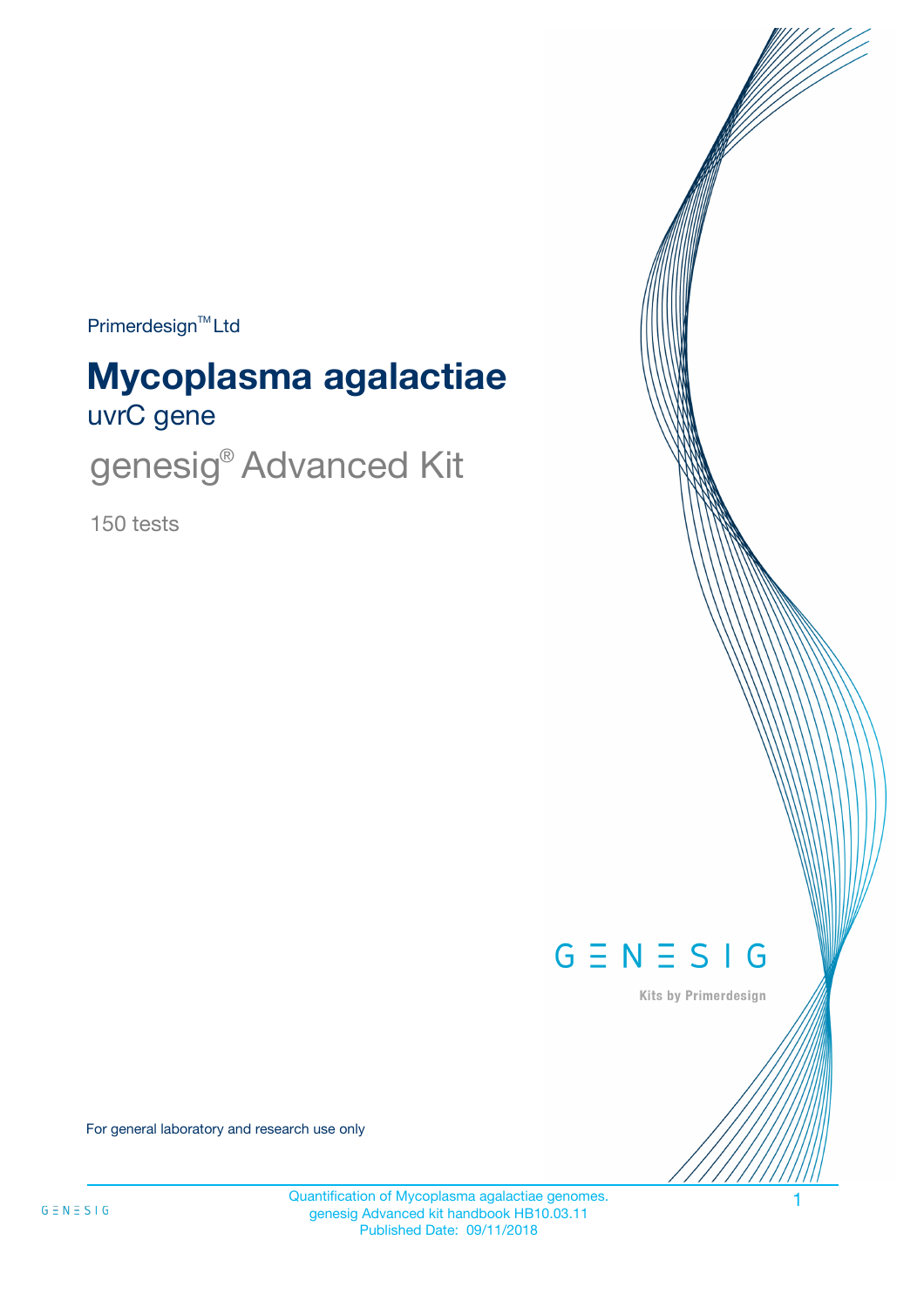## Introduction to Mycoplasma agalactiae

Mycoplasma agalactiae is a very small parasitic bacterium that lives on the surface of ruminant species. The most prominent affected region is within the mammary gland, to which critically manifests itself in milk reduction and loss of many young offspring.

The bacterium is very small and is a member of the smallest known genome that can constitute a cell. The pathogenic strain of M.agalactiae is termed PG2 The organism has a ~800kb Circular DNA genome which encode ~750 proteins.

An active infection is known to cause contagious agalactia (CA), which is an enzootic disease of small ruminants. This syndrome presents itself symptomatically as mastitis, pneumonia, and arthritis. Originally confined to the Mediterranean basin but has now spread to every continent.

The associated diseases can be spread among livestock and untreated can cause the loss of an entire herd. Asymptomatic animals can carry and spread the disease, making detection by observation and eradication difficult. However, if the infection is identified rapidly, a simple course of antibiotics is normally effective.

As a result, fast and accurate detection with real time PCR can be beneficial.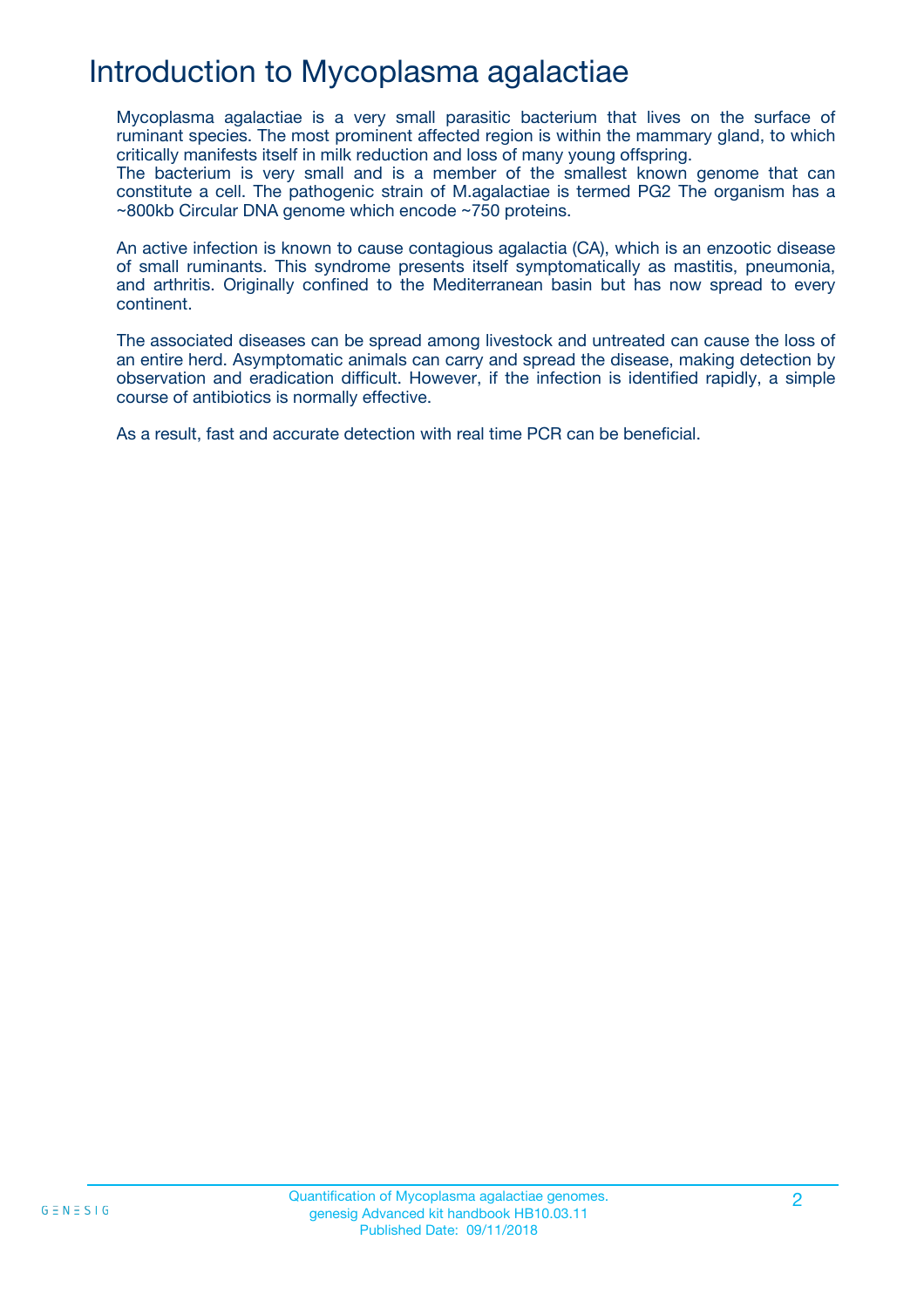# **Specificity**

The Primerdesign genesig Kit for Mycoplasma agalactiae (M.agalactiae) genomes is designed for the in vitro quantification of M.agalactiae genomes. The kit is designed to have a broad detection profile. Specifically, the primers represent 100% homology with over 95% of the NCBI database reference sequences available at the time of design.

The dynamics of genetic variation means that new sequence information may become available after the initial design. Primerdesign periodically reviews the detection profiles of our kits and when required releases new versions.

If you require further information, or have a specific question about the detection profile of this kit then please send an e.mail to enquiry@primerdesign.co.uk and our bioinformatics team will answer your question.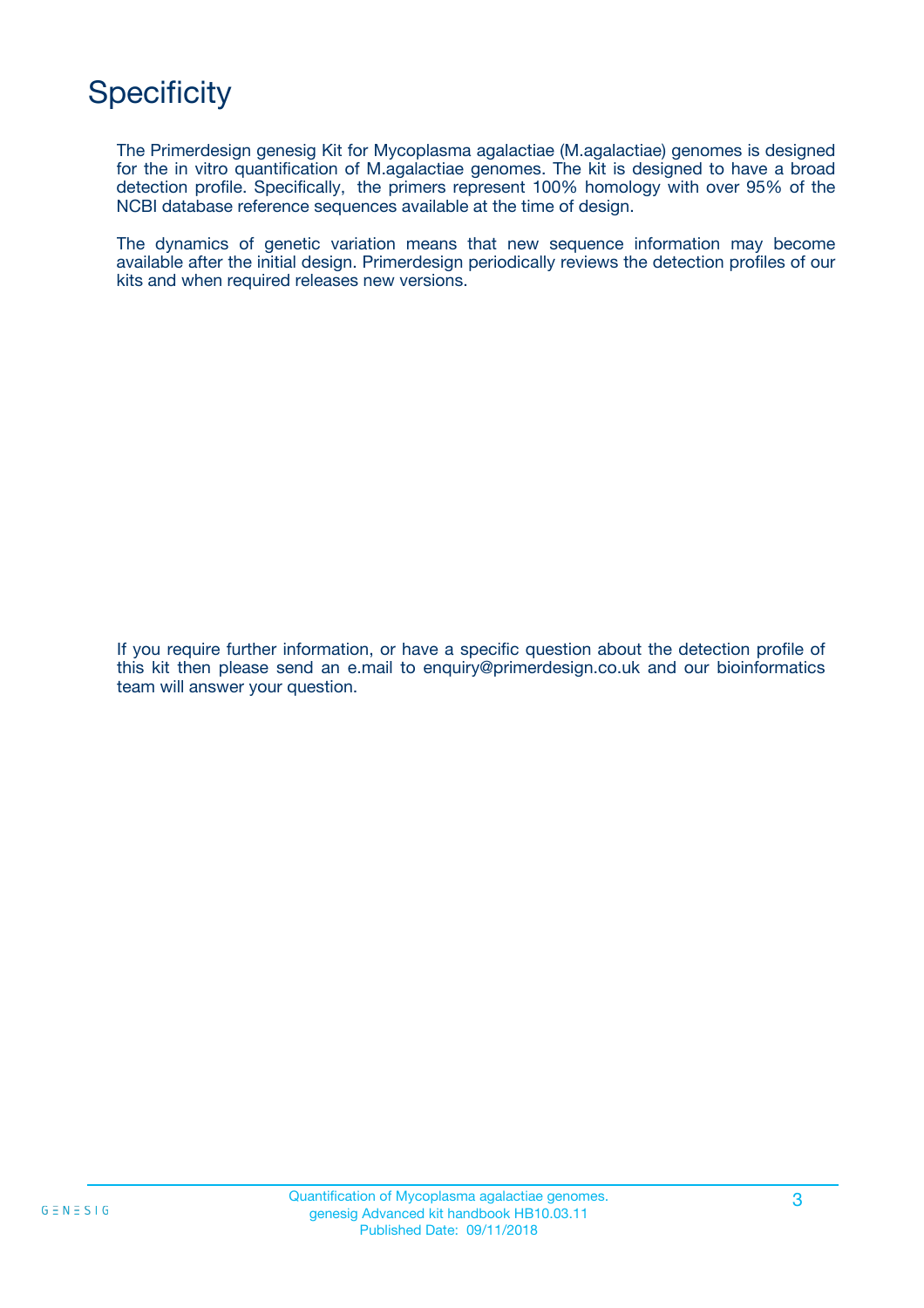## Kit contents

- **M.agalactiae specific primer/probe mix (150 reactions BROWN)** FAM labelled
- **M.agalactiae positive control template (for Standard curve RED)**
- **Internal extraction control primer/probe mix (150 reactions BROWN)** VIC labelled as standard
- **Internal extraction control DNA (150 reactions BLUE)**
- **Endogenous control primer/probe mix (150 reactions BROWN)** FAM labelled
- **RNase/DNase free water (WHITE)** for resuspension of primer/probe mixes
- **Template preparation buffer (YELLOW)** for resuspension of internal control template, positive control template and standard curve preparation

### Reagents and equipment to be supplied by the user

#### **Real-time PCR Instrument**

#### **Extraction kit**

This kit is recommended for use with genesig Easy DNA/RNA extraction kit. However, it is designed to work well with all processes that yield high quality RNA and DNA with minimal PCR inhibitors.

#### **oasig**TM **lyophilised or Precision**®**PLUS 2X qPCR Master Mix**

This kit is intended for use with oasig or PrecisionPLUS2X qPCR Master Mix.

**Pipettors and Tips**

**Vortex and centrifuge**

#### **Thin walled 1.5 ml PCR reaction tubes**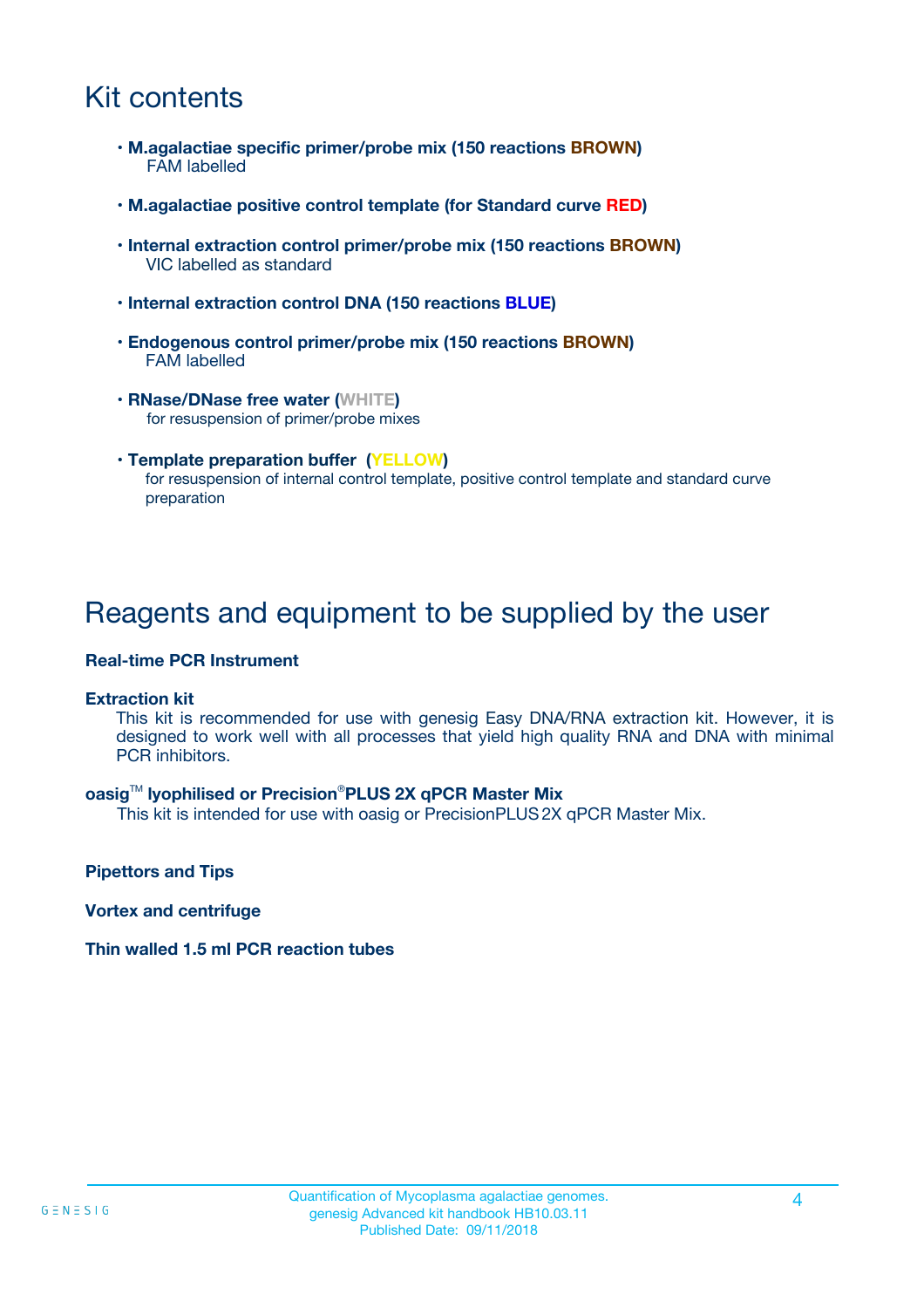### Kit storage and stability

This kit is stable at room temperature but should be stored at -20ºC on arrival. Once the lyophilised components have been resuspended they should not be exposed to temperatures above -20°C for longer than 30 minutes at a time and unnecessary repeated freeze/thawing should be avoided. The kit is stable for six months from the date of resuspension under these circumstances.

If a standard curve dilution series is prepared this can be stored frozen for an extended period. If you see any degradation in this serial dilution a fresh standard curve can be prepared from the positive control.

Primerdesign does not recommend using the kit after the expiry date stated on the pack.

### Suitable sample material

All kinds of sample material suited for PCR amplification can be used. Please ensure the samples are suitable in terms of purity, concentration, and DNA integrity (An internal PCR control is supplied to test for non specific PCR inhibitors). Always run at least one negative control with the samples. To prepare a negative-control, replace the template DNA sample with RNase/DNase free water.

### Dynamic range of test

Under optimal PCR conditions genesig M.agalactiae detection kits have very high priming efficiencies of >95% and can detect less than 100 copies of target template.

### Notices and disclaimers

This product is developed, designed and sold for research purposes only. It is not intended for human diagnostic or drug purposes or to be administered to humans unless clearly expressed for that purpose by the Food and Drug Administration in the USA or the appropriate regulatory authorities in the country of use. During the warranty period Primerdesign genesig detection kits allow precise and reproducible data recovery combined with excellent sensitivity. For data obtained by violation to the general GLP guidelines and the manufacturer's recommendations the right to claim under guarantee is expired. PCR is a proprietary technology covered by several US and foreign patents. These patents are owned by Roche Molecular Systems Inc. and have been sub-licensed by PE Corporation in certain fields. Depending on your specific application you may need a license from Roche or PE to practice PCR. Additional information on purchasing licenses to practice the PCR process may be obtained by contacting the Director of Licensing at Roche Molecular Systems, 1145 Atlantic Avenue, Alameda, CA 94501 or Applied Biosystems business group of the Applera Corporation, 850 Lincoln Centre Drive, Foster City, CA 94404. In addition, the 5' nuclease assay and other homogeneous amplification methods used in connection with the PCR process may be covered by U.S. Patents 5,210,015 and 5,487,972, owned by Roche Molecular Systems, Inc, and by U.S. Patent 5,538,848, owned by The Perkin-Elmer Corporation.

## Trademarks

Primerdesign™ is a trademark of Primerdesign Ltd.

genesig $^\circledR$  is a registered trademark of Primerdesign Ltd.

The PCR process is covered by US Patents 4,683,195, and 4,683,202 and foreign equivalents owned by Hoffmann-La Roche AG. BI, ABI PRISM® GeneAmp® and MicroAmp® are registered trademarks of the Applera Genomics (Applied Biosystems Corporation). BIOMEK® is a registered trademark of Beckman Instruments, Inc.; iCycler™ is a registered trademark of Bio-Rad Laboratories, Rotor-Gene is a trademark of Corbett Research. LightCycler™ is a registered trademark of the Idaho Technology Inc. GeneAmp®, TaqMan® and AmpliTaqGold® are registered trademarks of Roche Molecular Systems, Inc., The purchase of the Primerdesign™ reagents cannot be construed as an authorization or implicit license to practice PCR under any patents held by Hoffmann-LaRoche Inc.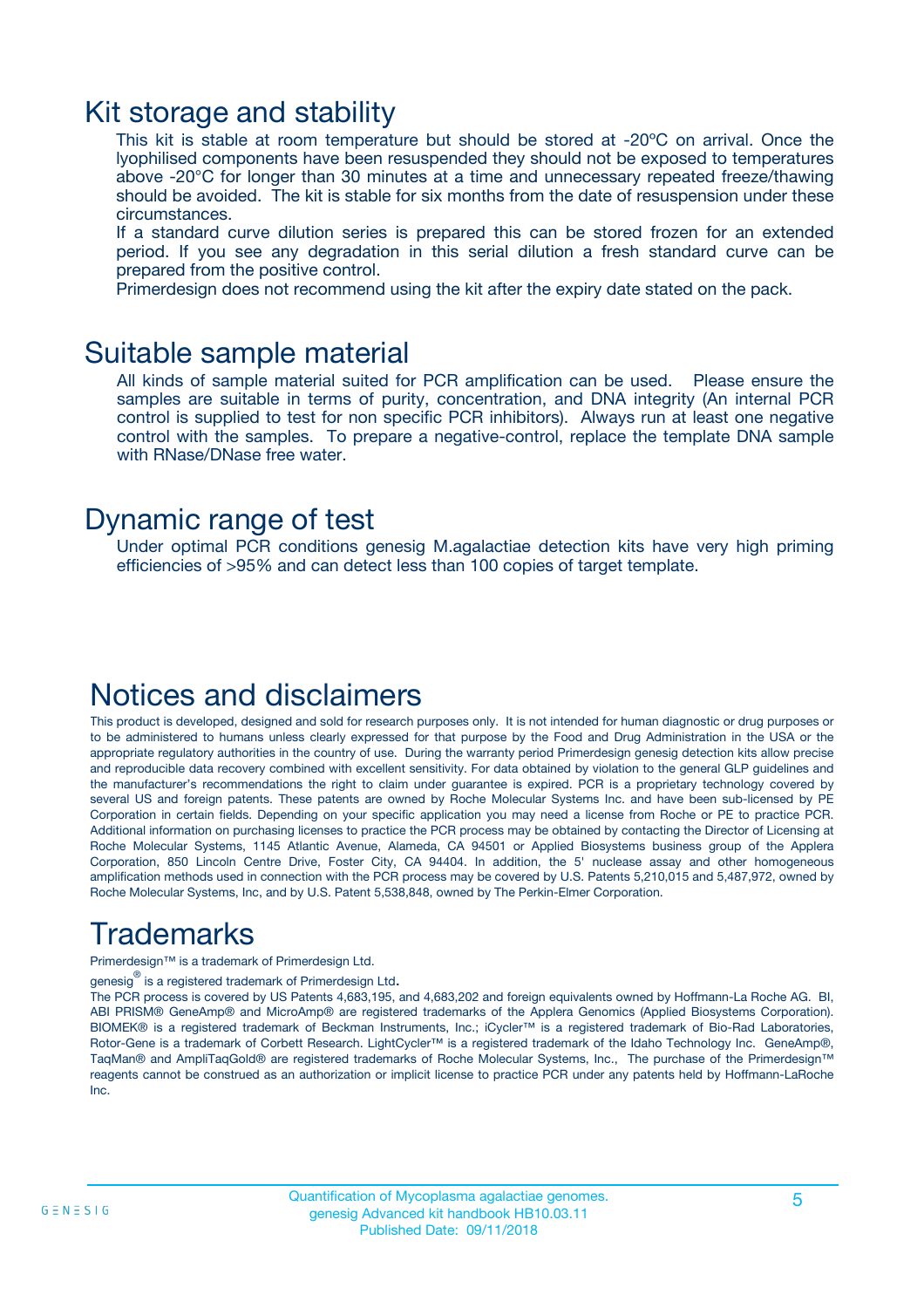### Principles of the test

#### **Real-time PCR**

A M.agalactiae specific primer and probe mix is provided and this can be detected through the FAM channel.

The primer and probe mix provided exploits the so-called TaqMan® principle. During PCR amplification, forward and reverse primers hybridize to the M.agalactiae DNA. A fluorogenic probe is included in the same reaction mixture which consists of a DNA probe labeled with a 5`-dye and a 3`-quencher. During PCR amplification, the probe is cleaved and the reporter dye and quencher are separated. The resulting increase in fluorescence can be detected on a range of qPCR platforms.

#### **Positive control**

For copy number determination and as a positive control for the PCR set up, the kit contains a positive control template. This can be used to generate a standard curve of M.agalactiae copy number / Cq value. Alternatively the positive control can be used at a single dilution where full quantitative analysis of the samples is not required. Each time the kit is used, at least one positive control reaction must be included in the run. A positive result indicates that the primers and probes for detecting the target M.agalactiae gene worked properly in that particular experimental scenario. If a negative result is obtained the test results are invalid and must be repeated. Care should be taken to ensure that the positive control does not contaminate any other kit component which would lead to false-positive results. This can be achieved by handling this component in a Post PCR environment. Care should also be taken to avoid cross-contamination of other samples when adding the positive control to the run. This can be avoided by sealing all other samples and negative controls before pipetting the positive control into the positive control well.

#### **Negative control**

To validate any positive findings a negative control reaction should be included every time the kit is used. For this reaction the RNase/DNase free water should be used instead of template. A negative result indicates that the reagents have not become contaminated while setting up the run.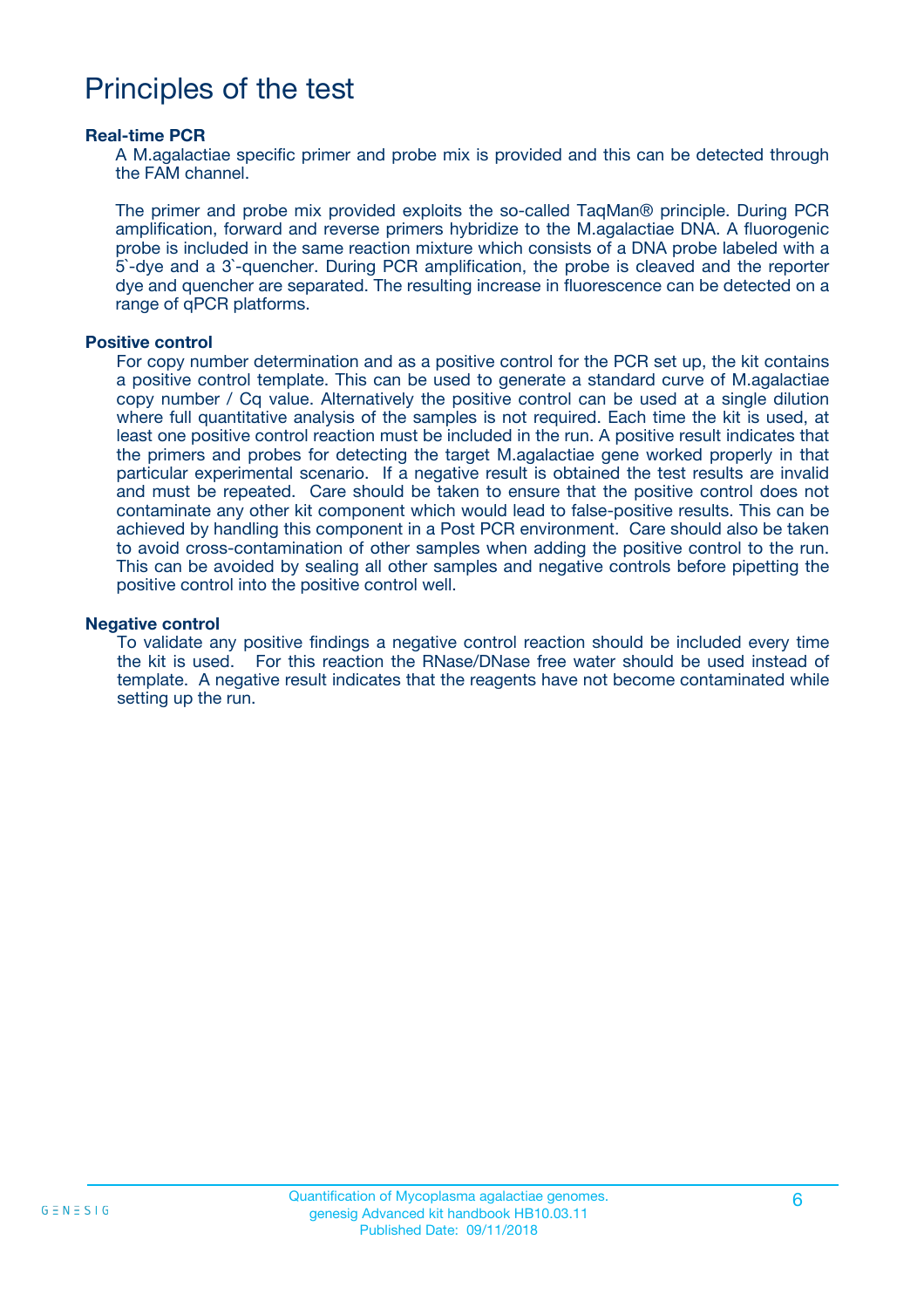#### **Internal DNA extraction control**

When performing DNA extraction, it is often advantageous to have an exogenous source of DNA template that is spiked into the lysis buffer. This control DNA is then co-purified with the sample DNA and can be detected as a positive control for the extraction process. Successful co-purification and qPCR for the control DNA also indicates that PCR inhibitors are not present at a high concentration.

A separate primer and probe mix are supplied with this kit to detect the exogenous DNA using qPCR. The primers are present at PCR limiting concentrations which allows multiplexing with the target sequence primers. Amplification of the control DNA does not interfere with detection of the M.agalactiae target DNA even when present at low copy number. The Internal control is detected through the VIC channel and gives a Cq value of 28+/-3.

#### **Endogenous control**

To confirm extraction of a valid biological template, a primer and probe mix is included to detect an endogenous gene. Detection of the endogenous control is through the FAM channel and it is NOT therefore possible to perform a multiplex with the M.agalactiae primers. A poor endogenous control signal may indicate that the sample did not contain sufficient biological material.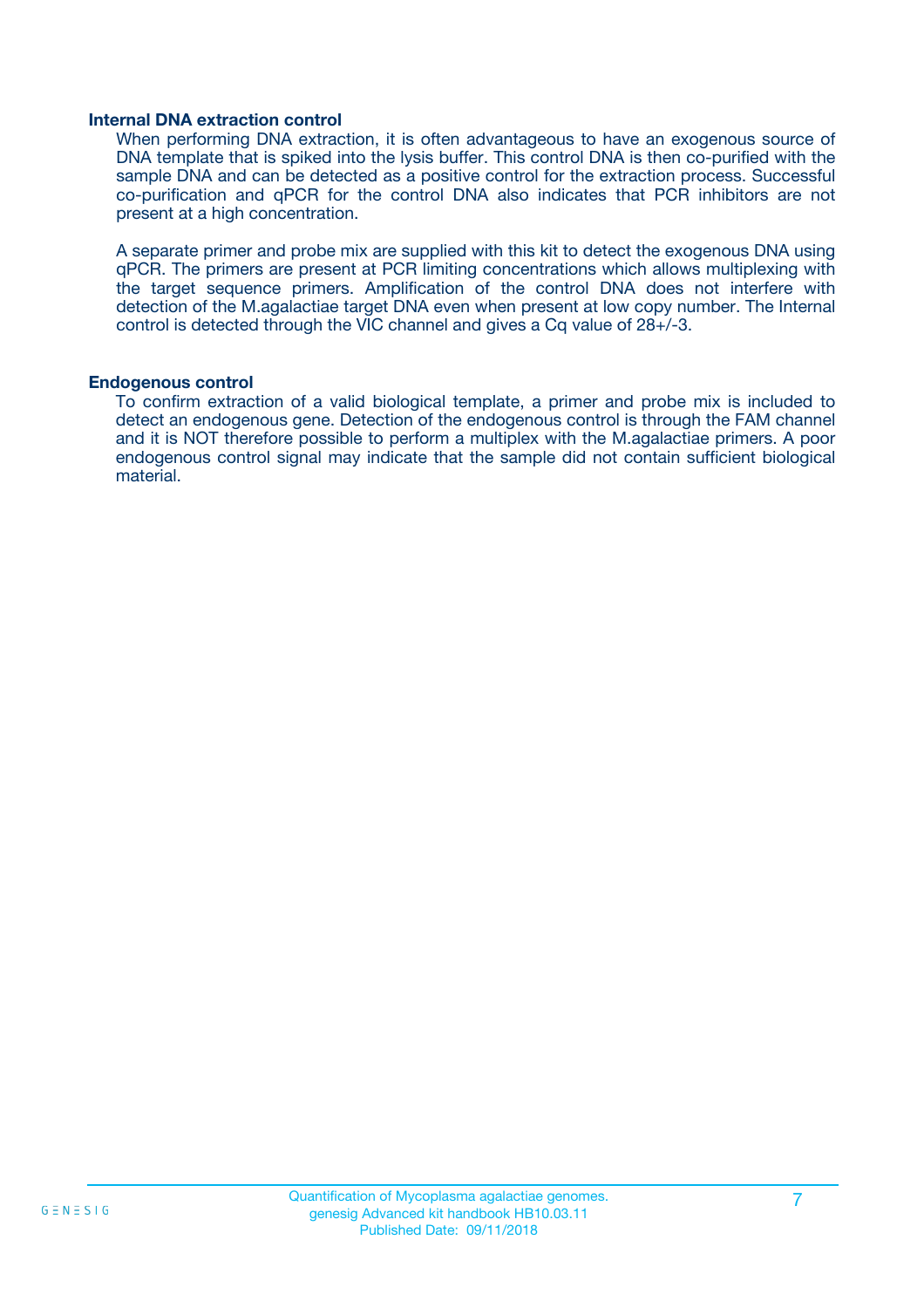### Resuspension protocol

To minimize the risk of contamination with foreign DNA, we recommend that all pipetting be performed in a PCR clean environment. Ideally this would be a designated PCR lab or PCR cabinet. Filter tips are recommended for all pipetting steps.

- **1. Pulse-spin each tube in a centrifuge before opening.** This will ensure lyophilised primer and probe mix is in the base of the tube and is not spilt upon opening the tube.
- **2. Resuspend the primer/probe mixes in the RNase/DNase free water supplied, according to the table below:**

To ensure complete resuspension, vortex each tube thoroughly.

| Component - resuspend in water                       |          |  |
|------------------------------------------------------|----------|--|
| <b>Pre-PCR pack</b>                                  |          |  |
| M.agalactiae primer/probe mix (BROWN)                | $165$ µl |  |
| Internal extraction control primer/probe mix (BROWN) | $165$ µl |  |
| Endogenous control primer/probe mix (BROWN)          | 165 µl   |  |

**3. Resuspend the internal control template and positive control template in the template preparation buffer supplied, according to the table below:** To ensure complete resuspension, vortex each tube thoroughly.

| Component - resuspend in template preparation buffer |  |  |  |
|------------------------------------------------------|--|--|--|
| <b>Pre-PCR heat-sealed foil</b>                      |  |  |  |
| Internal extraction control DNA (BLUE)               |  |  |  |
| <b>Post-PCR heat-sealed foil</b>                     |  |  |  |
| M.agalactiae Positive Control Template (RED) *       |  |  |  |

\* This component contains high copy number template and is a VERY significant contamination risk. It must be opened and handled in a separate laboratory environment, away from the other components.

### DNA extraction

The internal extraction control DNA can be added either to the DNA lysis/extraction buffer or to the DNA sample once it has been resuspended in lysis buffer.

**DO NOT add the internal extraction control DNA directly to the unprocessed biological sample as this will lead to degradation and a loss in signal.**

- **1. Add 4µl of the Internal extraction control DNA (BLUE) to each sample in DNA lysis/extraction buffer per sample.**
- **2. Complete DNA extraction according to the manufacturers protocols.**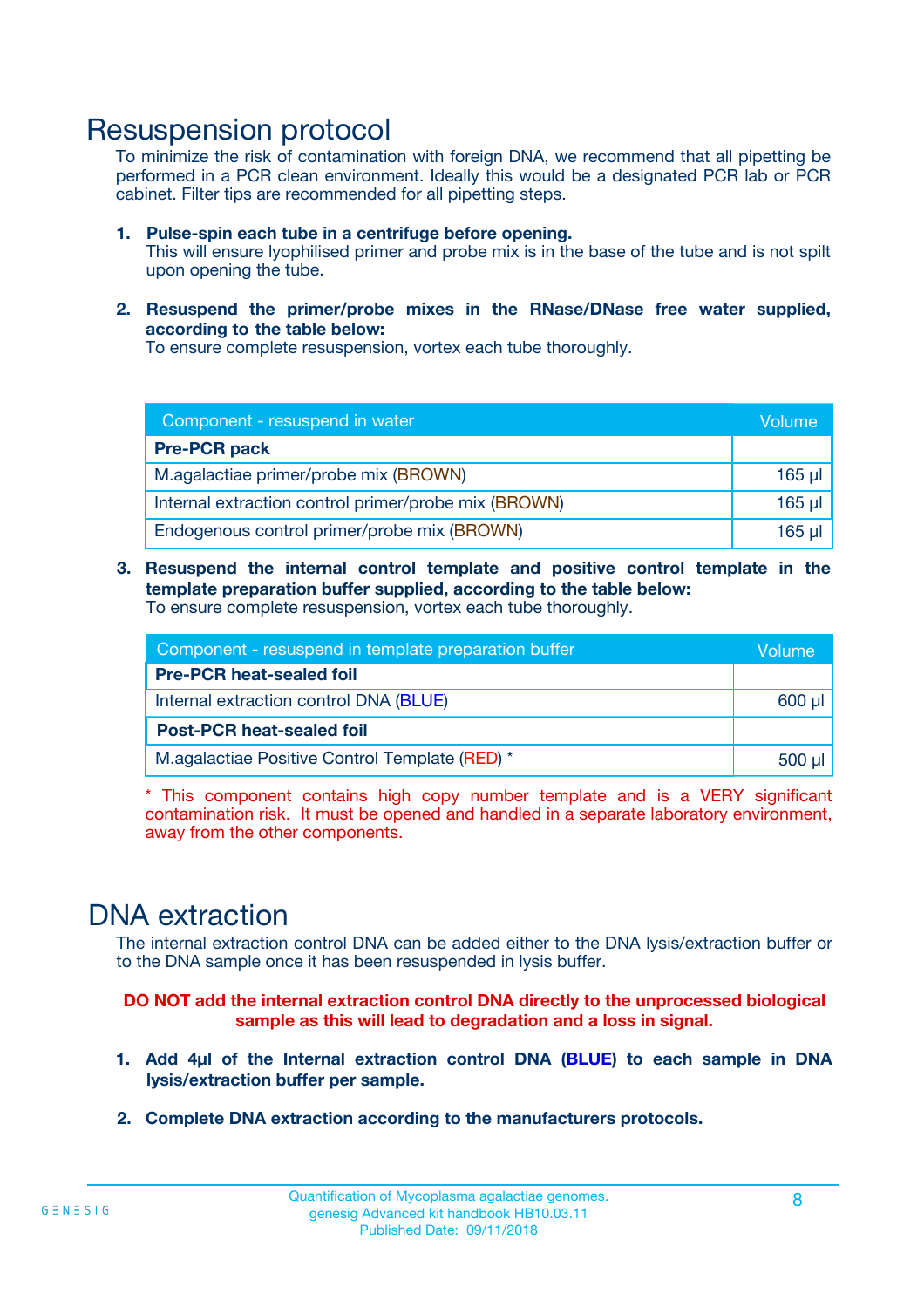# qPCR detection protocol

**1. For each DNA sample prepare a reaction mix according to the table below:** Include sufficient reactions for positive and negative controls.

| Component                                            | Volume   |
|------------------------------------------------------|----------|
| oasig or PrecisionPLUS 2X qPCR Master Mix            | 10 $\mu$ |
| M.agalactiae primer/probe mix (BROWN)                | 1 µl     |
| Internal extraction control primer/probe mix (BROWN) | 1 µl     |
| <b>RNase/DNase free water (WHITE)</b>                | $3 \mu$  |
| <b>Final Volume</b>                                  | 15 µl    |

**2. For each DNA sample prepare an endogenous control reaction according to the table below (Optional):**

**This control reaction will provide useful information regarding the quality of the biological sample.**

| Component                                   | Volume   |
|---------------------------------------------|----------|
| oasig or PrecisionPLUS 2X qPCR Master Mix   | $10 \mu$ |
| Endogenous control primer/probe mix (BROWN) | 1 µI     |
| <b>RNase/DNase free water (WHITE)</b>       | $4 \mu$  |
| <b>Final Volume</b>                         | 15 µl    |

- **3. Pipette 15µl of each mix into individual wells according to your qPCR experimental plate set up.**
- **4. Prepare sample DNA templates for each of your samples.**
- **5. Pipette 5µl of DNA template into each well, according to your experimental plate set up.**

For negative control wells use 5µl of RNase/DNase free water. The final volume in each well is 20ul.

**6. If a standard curve is included for quantitative analysis, prepare a reaction mix according to the table below:**

| Component                                 | Volume  |
|-------------------------------------------|---------|
| oasig or PrecisionPLUS 2X qPCR Master Mix | 10 µl   |
| M.agalactiae primer/probe mix (BROWN)     | 1 µI    |
| <b>RNase/DNase free water (WHITE)</b>     | $4 \mu$ |
| <b>Final Volume</b>                       | 15 µl   |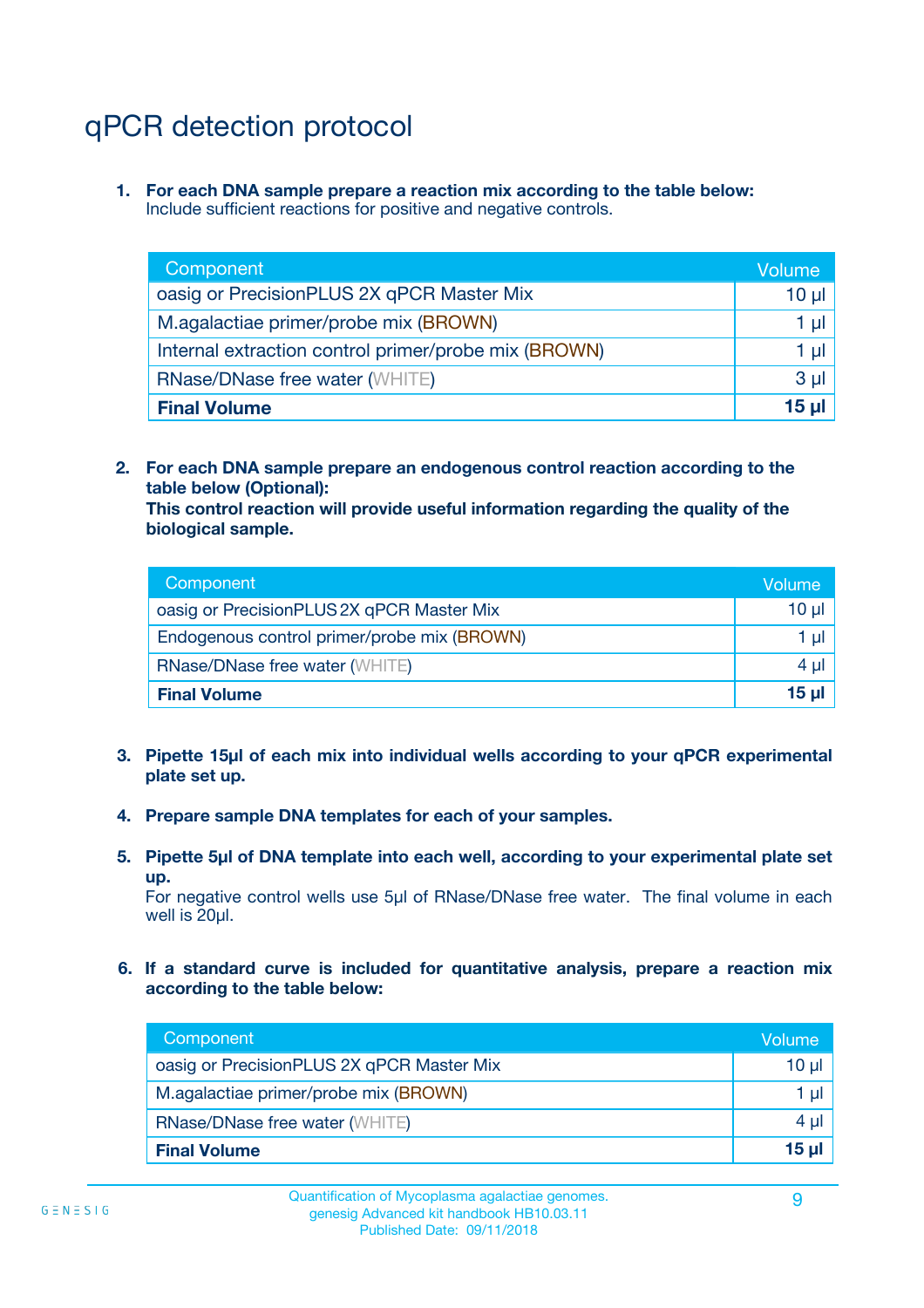#### **7. Preparation of standard curve dilution series.**

- 1) Pipette 90µl of template preparation buffer into 5 tubes and label 2-6
- 2) Pipette 10µl of Positive Control Template (RED) into tube 2
- 3) Vortex thoroughly
- 4) Change pipette tip and pipette 10µl from tube 2 into tube 3
- 5) Vortex thoroughly

Repeat steps 4 and 5 to complete the dilution series

| <b>Standard Curve</b>         | <b>Copy Number</b>     |
|-------------------------------|------------------------|
| Tube 1 Positive control (RED) | $2 \times 10^5$ per µl |
| Tube 2                        | $2 \times 10^4$ per µl |
| Tube 3                        | $2 \times 10^3$ per µl |
| Tube 4                        | $2 \times 10^2$ per µl |
| Tube 5                        | 20 per µl              |
| Tube 6                        | 2 per µl               |

**8. Pipette 5µl of standard template into each well for the standard curve according to your experimental plate set up.**

#### The final volume in each well is 20µl.

## qPCR amplification protocol

Amplification conditions using oasig or PrecisionPLUS 2X qPCR Master Mix.

|             | <b>Step</b>       | <b>Time</b>     | Temp    |
|-------------|-------------------|-----------------|---------|
|             | Enzyme activation | 2 min           | 95 °C   |
| Cycling x50 | Denaturation      | 10 <sub>s</sub> | 95 $°C$ |
|             | DATA COLLECTION * | 60 s            | 60 °C   |

\* Fluorogenic data should be collected during this step through the FAM and VIC channels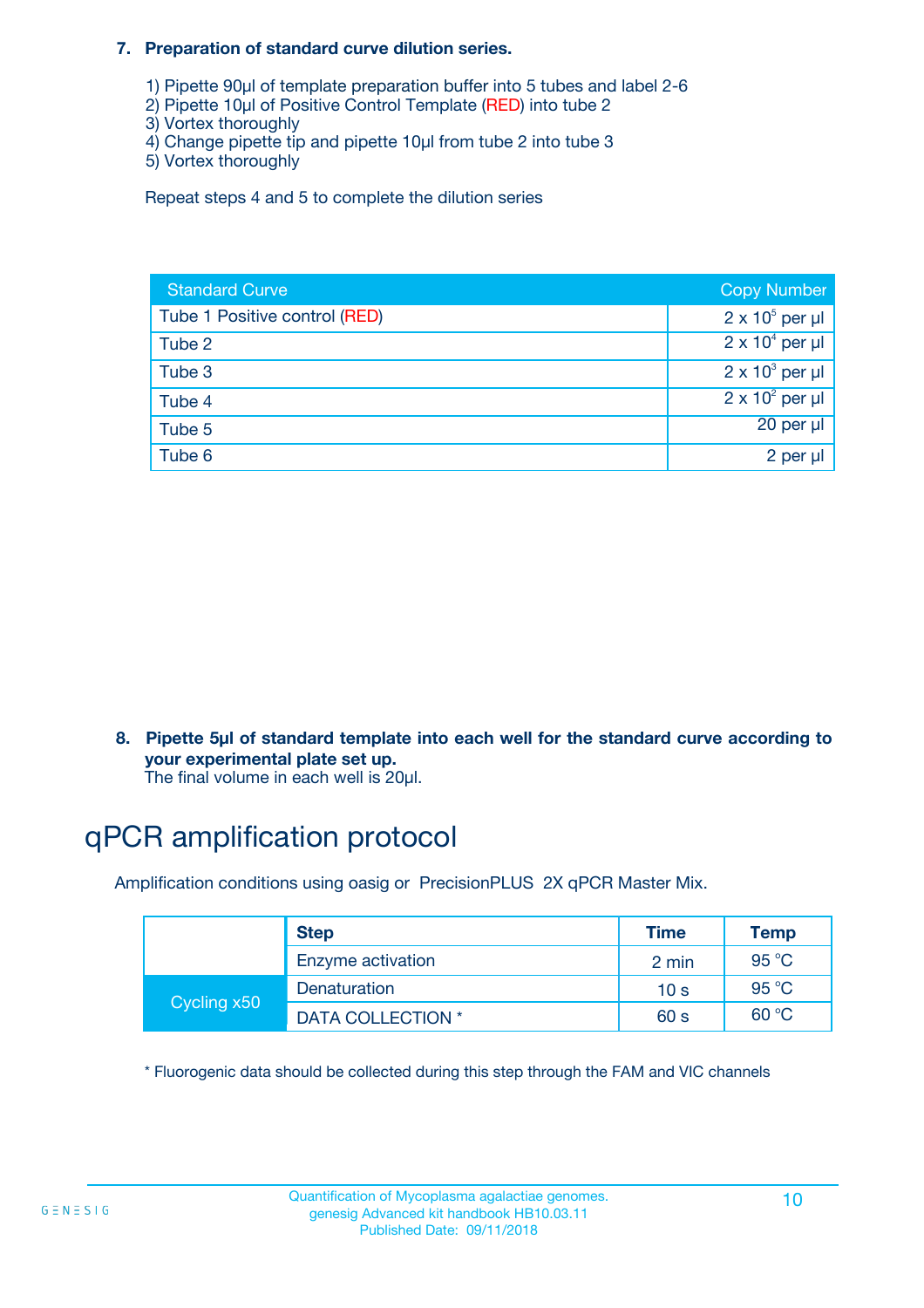# Interpretation of results

| <b>Target</b><br>(FAM) | <b>Internal</b><br>control<br>(NIC) | <b>Positive</b><br>control | <b>Negative</b><br>control | Interpretation                                                                                                  |
|------------------------|-------------------------------------|----------------------------|----------------------------|-----------------------------------------------------------------------------------------------------------------|
| $\leq 30$              | $+ 1 -$                             | ÷                          |                            | <b>POSITIVE QUANTITATIVE RESULT</b><br>calculate copy number                                                    |
| > 30                   | ٠                                   | ÷                          |                            | <b>POSITIVE QUANTITATIVE RESULT</b><br>calculate copy number                                                    |
| > 30                   |                                     | ÷                          |                            | <b>POSITIVE QUALITATIVE RESULT</b><br>do not report copy number as this<br>may be due to poor sample extraction |
|                        | ÷                                   | ÷                          |                            | <b>NEGATIVE RESULT</b>                                                                                          |
| $+ 1 -$                | $+ 1 -$                             | ÷                          | $\leq$ 35                  | <b>EXPERIMENT FAILED</b><br>due to test contamination                                                           |
| $+$ / -                | $+ 1 -$                             | ÷                          | > 35                       | $\star$                                                                                                         |
|                        |                                     | ÷                          |                            | <b>SAMPLE PREPARATION FAILED</b>                                                                                |
|                        |                                     |                            | $+$ /                      | <b>EXPERIMENT FAILED</b>                                                                                        |

Positive control template (**RED**) is expected to amplify between Cq 16 and 23. Failure to satisfy this quality control criterion is a strong indication that the experiment has been compromised.

\*Where the test sample is positive and the negative control is positive with a  $Ca > 35$ , the sample must be reinterpreted based on the relative signal strength of the two results:



If the sample amplifies  $> 5$  Cq earlier than the negative control then the sample should be reinterpreted (via the table above) with the negative control verified as negative.



If the sample amplifies  $< 5$  Cq earlier than the negative control then the positive sample result is invalidated and<br>the result should be determined  $the$  result should be inconclusive due to test contamination. The test for this sample should be repeated.